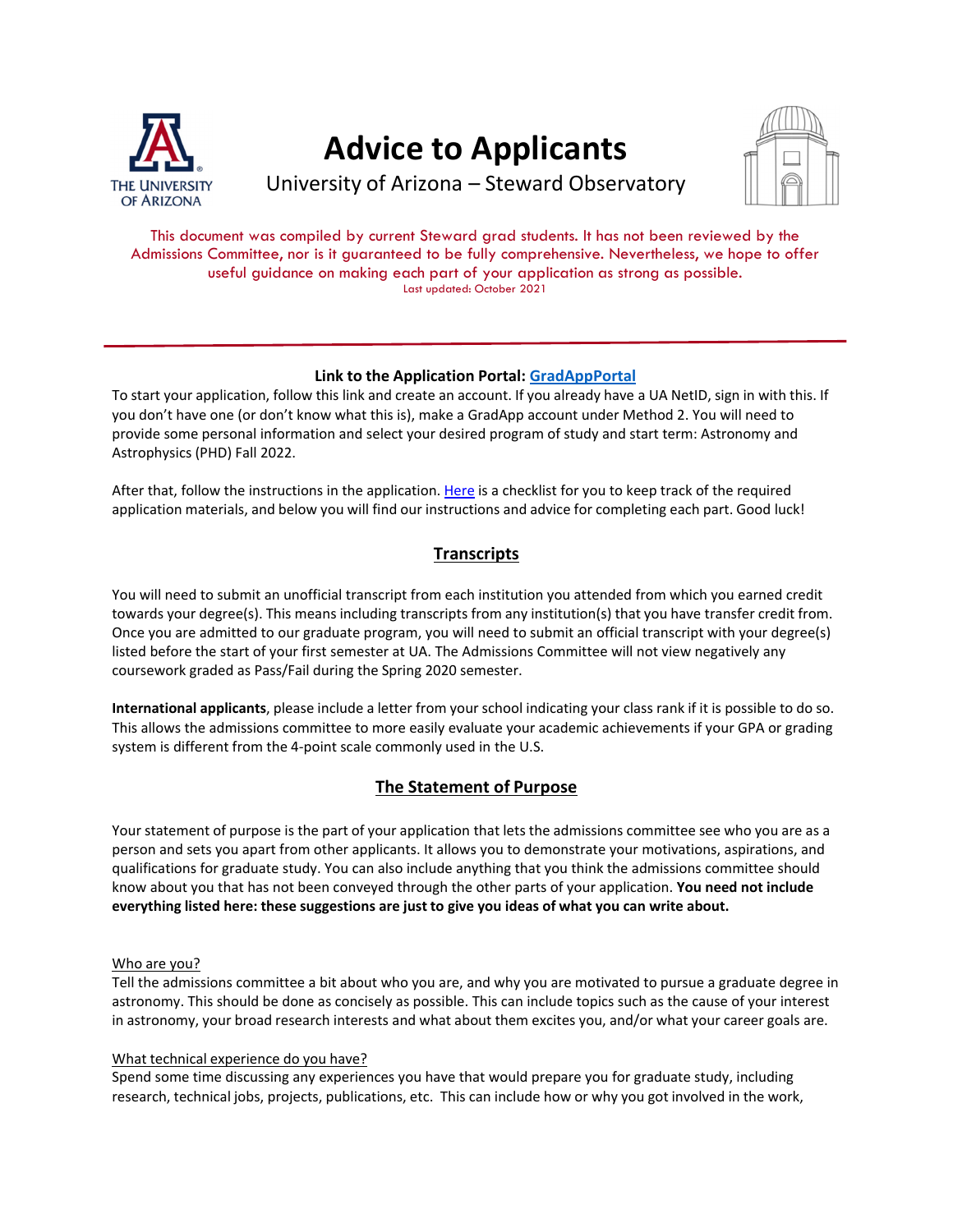what skills you learned or used, what challenges you overcame, and/or any products or results and how they were shared with others. Feel free to include as many activities as you have space for. It's best if each activity demonstrates something different about you, whether that's a skill, interest, drive, etc. Write technically, the admissions committee is composed of faculty and postdocs at Steward and will understand language appropriate for a journal or conference presentation. Show off what you've done!

Note: Remember to write about what YOU did. It is great if you were part of a team project, but that information isn't useful to the admissions committee unless you detail YOUR role and why it was important. Pick the most relevant activity/activities you've done and tell the story.

If it's been a few years or more since you got your undergraduate degree, it may be a good idea to detail what you've done since then and why it's motivated and prepared you for graduate study if you haven't already.

#### What challenges have you faced (if any)?

If you have faced educational, familial, cultural, economic, and/or social challenges on your academic journey, you can write about them here or in the separate box at the end of the application. This can be where you demonstrate achievement despite or because of these challenges, show how overcoming these challenges demonstrates that you are ready for the further challenges of graduate school, and/or explain why another area of your application may not reflect your true strengths and abilities.

#### What non‐academic activities have you done?

Write about any other activities you have done that demonstrate you are an active member of your community, including outreach, teaching, leadership roles, and departmental activities. You can include what motivated your participation, why the activity fits in with your motivations and career goals, and especially note if you took on a leadership role within these activities and any relevant skills that you used or developed.

#### Why do you want to come to the University of Arizona?

Tell the admissions committee why you are applying to this program specifically. This may include that specific research is being done here that aligns with your interests, the program will help you with your career goals, and/or there is a person or group you might like to work with. It is a good idea to be specific, look at the department website, and reach out to professors or graduate students via email.

#### General Tips:

- Write in an active voice.
- Be clear and as concise as possible.
- Link everything together, your statement should flow from one idea to the next.
- Show, don't tell. Don't say that you are a skilled researcher, describe what you've done that demonstrates this!
- Proofread, proofread, proofread! Spelling mistakes imply that you haven't put enough effort into your statement to catch them. It's helpful to have someone else (ideally, multiple people!) read your statement and make sure it is error free, flows well, and conveys the message that you want it to convey.

## **Personal Statement Box**

The application includes a short space at the end for you to share personal experiences that might be relevant to your application. This is the working prompt:

The Department of Astronomy strives to maintain a strong and diverse graduate program. Please discuss any educational, familial, cultural, economic, or social experiences, challenges, or opportunities relevant to your academic journey; how you might contribute to social or cultural diversity within your chosen field; and/or how you might serve educationally underrepresented segments of society with your degree.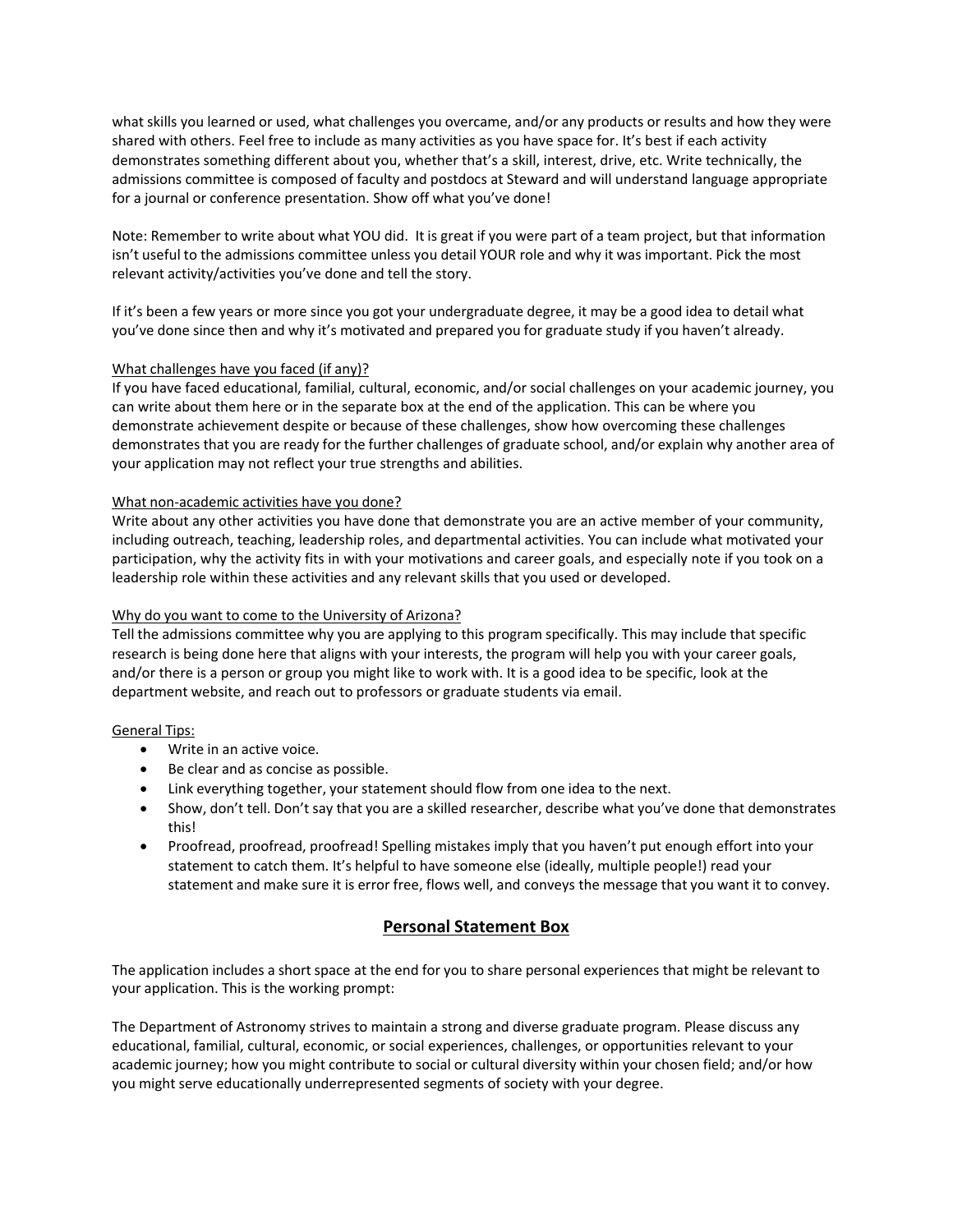# **Your CV (or Resume)**

Your CV (or resume) is a quick reference for the Admissions Committee to see your experience and accomplishments listed out. Note than an academic CV (Curriculum Vitae) is distinct from a resume, which is typically used when applying for an industry position. Either format is accepted, use whichever you are most comfortable with!

A CV is a list of any experience or accomplishments which demonstrate your readiness for graduate study in astronomy. CVs are typically longer and more inclusive than resumes. Examples of information that can be included on a CV include any of the following:

- Education, including your undergraduate institution, degree, and GPA.
- Employment history
- Research experience
- Publications
- Talks & presentations
- Teaching experience
- Service & outreach
- Awards, grants, scholarships, and fellowships
- Relevant skills
- Anything else that you think highlights your qualifications for graduate study in astronomy

A resume is typically a more condensed version of a CV that lists the most relevant information from the list above, while also including a short description of each point that you list.

UA Astronomy and Physics's TIMESTEP program offers templates for CVs here

## **GRE Scores**

GRE scores are **not accepted** for the Fall 2020 admissions cycle. We recommend that students do not request or pay for the sending of official score reports from either the General or Physics GRE to the University of Arizona as part of their application for admission to our graduate program.

## **Letters of Recommendation**

You will need to ask three people for letters of recommendation. A strong letter writer is someone who knows you and your abilities and achievements well. Typically, this includes research mentors and colleagues, supervisors (from a technical job or REU, for example), and professors who know you well, though that is certainly not an exhaustive list. The most important thing is that each letter writer is able to articulate who you are as a person and why you are going to succeed in graduate school.

It is best to give letter writers plenty of time to write, they are likely very busy too! Asking for letters *at least* four or five weeks before the application deadline is recommended, and the earlier the better. When asking for a letter, ask the person if they would be able to write you a strong letter of recommendation. They will have your best interests in mind, and if for whatever reason this person does not think they are able to write you a strong letter, they will tell you, and you can ask someone else. Don't feel bad if someone says they can't write you a strong letter, this is not a poor reflection on you or your qualifications for graduate school! Usually, this means they think they will be too busy or think they don't know you quite well enough to write a compelling letter. This is another reason why asking for letters early is important! You need to leave yourself enough time to ask someone else if you need to.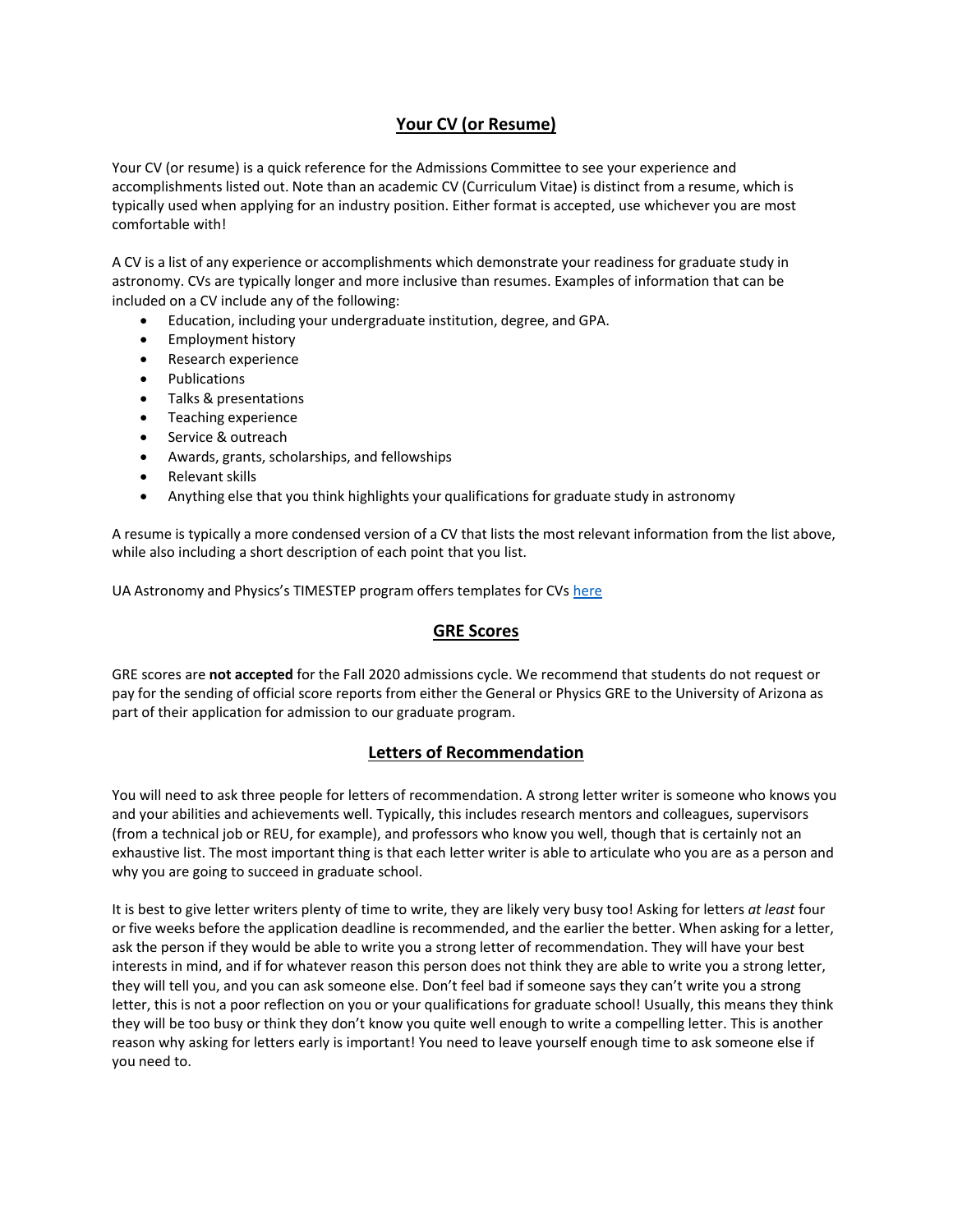Once you know who your letter writers are, list their contact information in the relevantsection of the application. Once you have done so, click the 'email' button next to their name. This will send an email to the letter writer with instructions for writing and submitting their letter. You must send each writer this email individually, otherwise they will not be able to submit their letter. After the emails are sent, you can check your application status to see who has submitted their letter. Don't feel bad about sending reminders to your letter writers as the deadline approaches, many letter writers will be writing multiple letters for multiple people, and it can be hard to keep track of all of the deadlines. Once a letter is submitted, be sure to send a thank you to the person that wrote it!

UA Astronomy and Physics's TIMESTEP program offers a sample spreadsheet for keeping track of letter deadlines here

# **General Tips**

- It's essential to keep track of all of the schools you are applying to, their required materials, and their deadlines so that you don't miss anything. TIMESTEP also provides a template for a spreadsheet that you can use for this purpose here
- Look at departments' faculty pages and see what areas of research the faculty are engaged in. If you notice that a faculty member's work aligns with your interests, make a note of their name and what they work on. It's a good idea to have a sense of who you might like to work with at each school when applying.

It can also be helpful to get in touch with potential advisors as you go through the application process. Send potential advisors an email, let them know you are interested in their work, and ask if they are looking for students during the next application cycle. At a minimum, this can put your name on people's radar and demonstrate that you've "done your homework" on a program. At best, it can lead to forming a relationship with a potential advisor before you even start your graduate career.

 Take a look at any fellowships that might be available to you. Securing your own funding is hugely beneficial, as it frees you up to work on whatever research projects you want to, without being tied to an advisor's (or department's) funding situation.

# **Application Timeline**

This is a sample timeline for an applicant that intends to submit their application during the last Fall of their undergraduate degree. This timeline assumes a typical application deadline in late November to early January.

Junior Year: Start thinking about a list of schools you might like to attend. Your professors, academic advisors, and research mentors are great resources! Ask if they have recommendations for you based on your research interests.

## Summer before your Senior Year:

- Finalize your list of schools. Organize the application requirements of each school, paying special attention to their deadlines.
- If one or more of your schools requires GRE scores, (some also require the Physics subject test!) register for and start studying for the GRE.
- Research available graduate fellowships and make a plan to apply to these as well.
- Start thinking about your personal statement.
- **International Applicants**: Make plans to take your English Proficiency exam. Information on this can be found here

August/September of your Senior Year:

Ask for letters of recommendation.